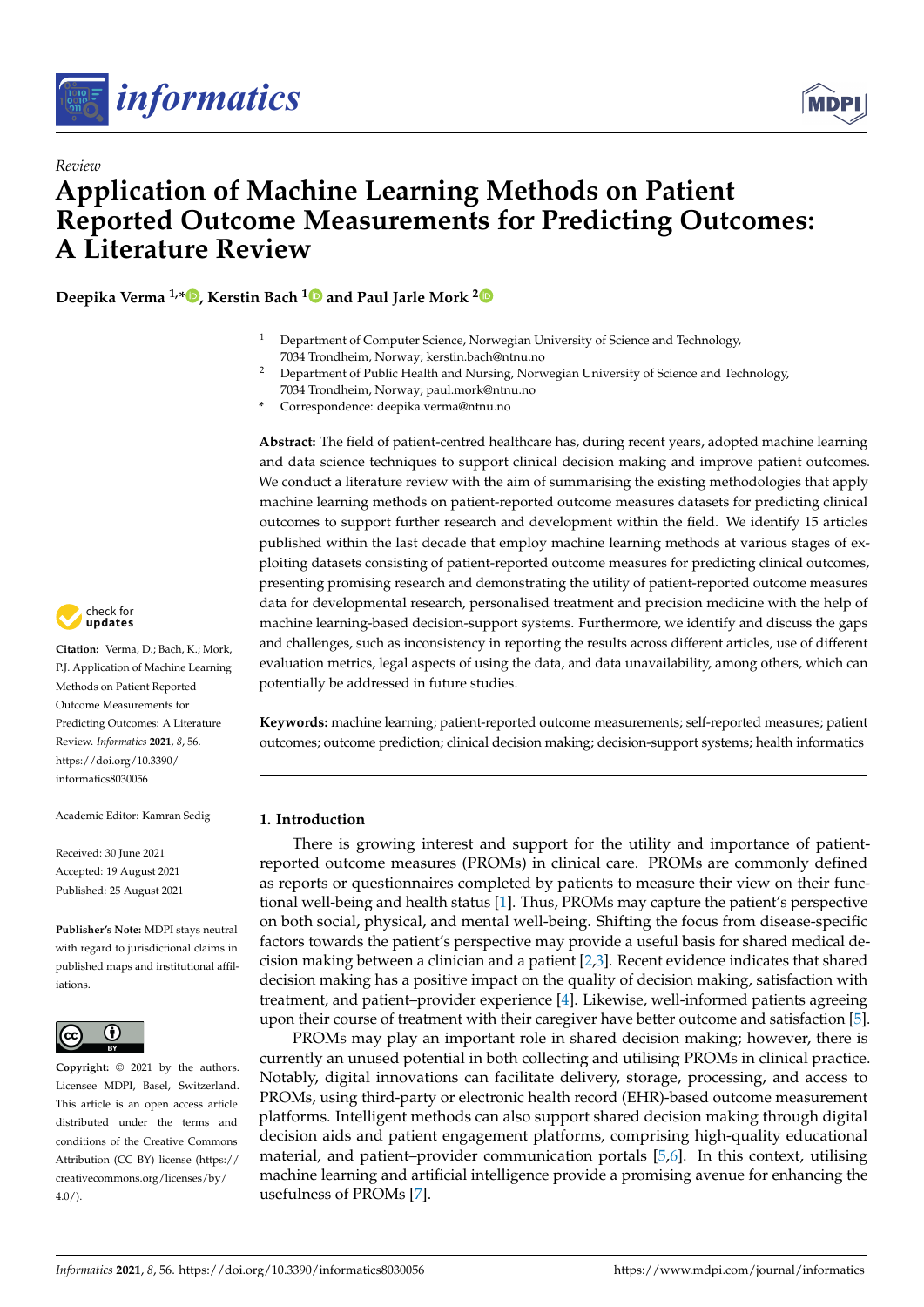Several recent studies demonstrated the predictive prowess of machine learning models utilising EHR datasets for the scheduling of surgeries [\[8](#page-11-7)[–10\]](#page-11-8), and risk stratification [\[11–](#page-11-9)[13\]](#page-11-10) among others. Singal et al. [\[14\]](#page-11-11) in their work found the machine learning models to outperform conventional models in predicting the development of hepatocellular carcinoma among cirrhotic patients. The application of machine learning methods on PROMs datasets can allow the exploration of associations in the data that are important for predicting different outcomes, thereby informing a shared decision-making process [\[15\]](#page-11-12). Currently, PROMs data are widely used in explanatory research, where researchers typically test hypotheses using a preconceived theoretical construct by applying statistical methods (for example, low back pain is associated to lower quality of life and depression [\[16,](#page-11-13)[17\]](#page-11-14). In contrast, PROMs in predictive research can be used to predict outcomes in the future by applying statistical or machine learning methods without any preconceived theoretical constructs (for example, predicting the risk of depression [\[18\]](#page-11-15)), and is therefore an important step towards patient-centred care with a shift in focus towards the patient's perspective [\[19\]](#page-11-16).

While prediction models exist that utilise a combination of PROMs and objective clinical data or EHR data for individual predictions [\[20\]](#page-12-0), models that utilise solely PROMs data to make individual predictions are rare. Despite the broad area of application of machine learning and data science techniques in the biomedical field, the utilisation of these techniques in clinical practice remains low, especially concerning the utilisation of PROMs. A few machine learning applications utilising PROMs data in biomedical research have emerged during recent years; however, the potential for utilising PROMs data to improve clinical care appears under-explored, especially from the perspective of supporting shared decision-making.

The main of aim of this literature review is, therefore, to provide a summary of existing methodologies that apply machine learning methods on PROMs for predicting clinical outcomes and building prognostic models. In Section [2,](#page-1-0) we introduce the process of article selection and present an analysis of the selected articles in terms of their publication year, intervention domains, length of outcome prediction, data source, feature selection strategy and the machine learning methods used. Furthermore, we discuss the gaps and challenges in Section [3](#page-9-0) that can be addressed in future work to utilise machine learning methods on PROMs datasets. The main contribution of this work is firstly, the identification of scientific articles applying machine learning methods on PROMs data for predicting clinical outcomes and secondly, augmenting the utility of machine learning methods for healthcare datasets for building clinical decision support systems to better facilitate decision making for patient-centred care and precision medicine.

## <span id="page-1-0"></span>**2. Methods**

## *2.1. Review Design and Search Strategy*

This literature review identifies scientific articles that focus on the application of machine learning methods in the process of predicting short or long-term clinical outcome(s) using PROMs data.

A structured literature search was performed in September 2020, using the following search string in the PubMed and Scopus database: (((self reported measures) OR patient reported measures)) AND ((artificial intelligence) OR machine learning) AND ((outcome prediction) OR outcome assessment). The results were filtered to include journal and conference articles written in English and published within the last decade (2010–2020).

#### *2.2. Article Selection*

The following inclusion criteria were used to identify articles relevant for the current review:

• *Data*: The dataset consists of structured questionnaires administered to patients or participants either in-person or via web application before, during and/or after a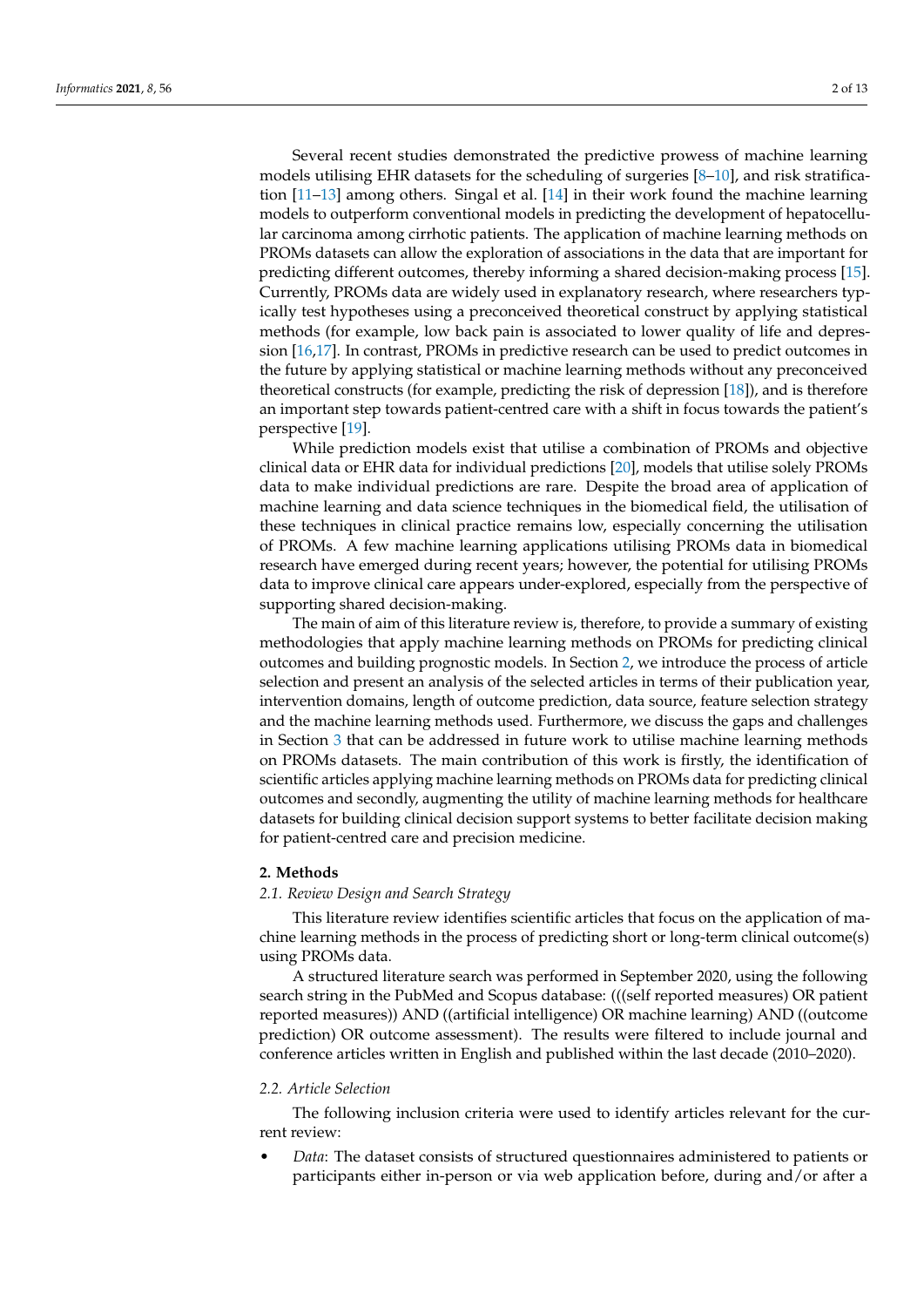treatment. Articles that involved objectively measured data or data gathered from online patient forums were excluded from this study.

- *Machine Learning*: Application of machine learning methods with the intent of data analysis or clustering of patients or assessment of features with prognostic value for one or more target outcomes or building prognostic models for short- or long-term prediction of one or more outcome.
- Full text availability (including institutional access).
- Written in English.

Articles not meeting the inclusion criteria following the abstract and full screening were excluded from this study.

#### *2.3. Search Outcome*

Figure [1](#page-2-0) presents a flowchart of the article selection process. Based on the structured literature search, a total of 319 records were identified: PubMed (n = 314) and Scopus  $(n = 5)$ . Further, we screened the references of the articles that met the inclusion criteria along with relevant review articles and books to identify additional articles  $(n = 4)$ . Finally, after duplicates were removed, we screened 322 articles. After screening of title/abstract and assessing the eligibility, a total of 15 articles were included in the qualitative synthesis.

<span id="page-2-0"></span>

**Figure 1.** Flowchart of the article selection process.

## *2.4. Sources of Evidence*

All the included articles were published in peer-reviewed journals. A total of 8 out of the 15 articles were published in the years 2019 and 2020 (excluding October–December 2020); see Figure [2.](#page-3-0) Fourteen articles were published the second half of the decade, 2016– 2020, while only one article was published in the first half of the decade, in 2012.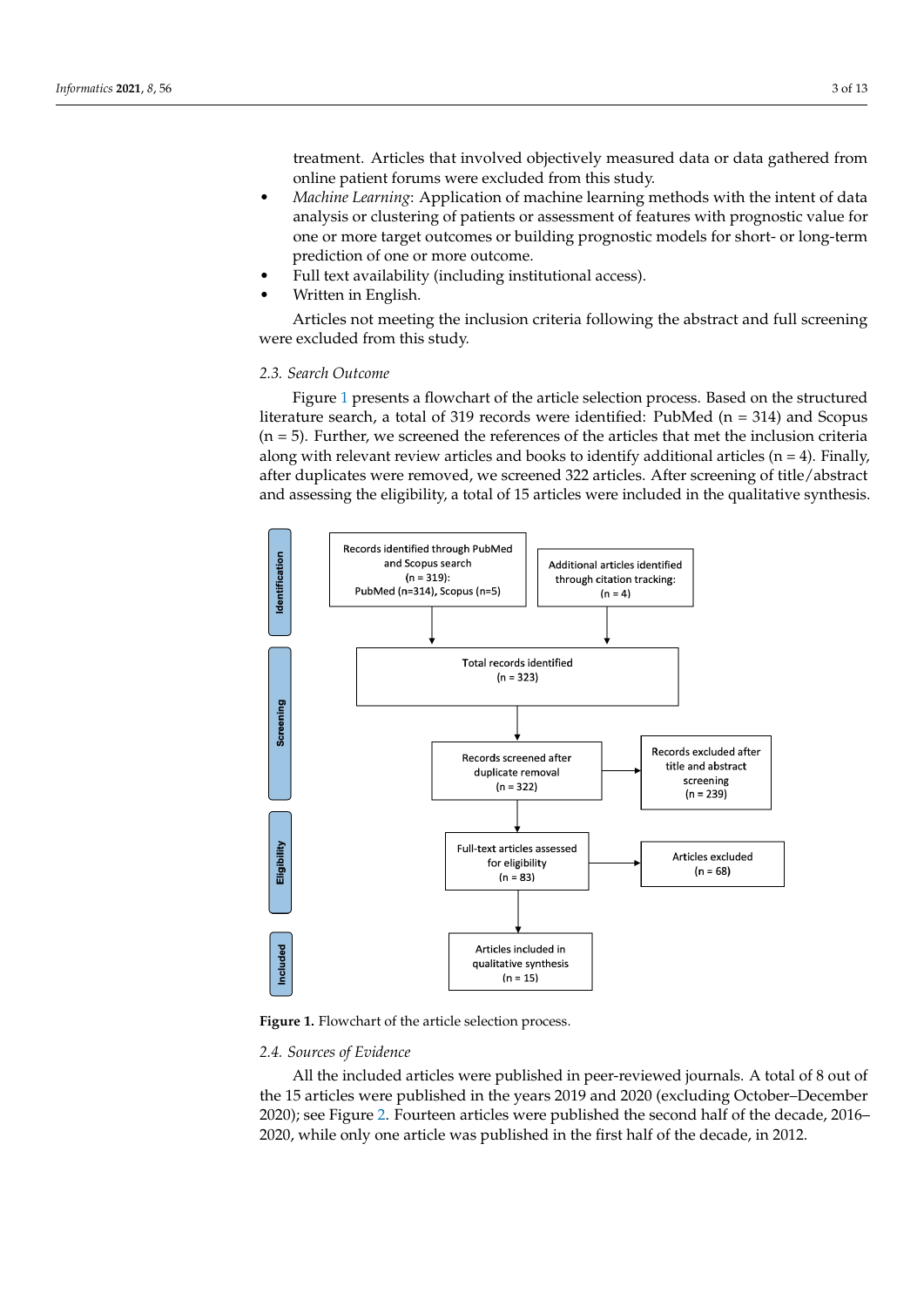<span id="page-3-0"></span>

**Figure 2.** Publication year of included articles.

#### *2.5. Intervention Domains and Length of Prediction*

Articles stratified by the intervention domain (Figure [3\)](#page-3-1), can be broadly categorised as post-surgical improvements or limitations, depression, pain management, hospital readmission, and oral health.

<span id="page-3-1"></span>

**Figure 3.** The included articles categorised by their intervention domains. The length of the predictions are indicated, categorised into short- and long-term. The time period of the data collection is indicated to the right. Red asterisks indicate studies that utilised external validation datasets to test the generalisability of the machine learning models.

The first category includes six articles, focusing on outcomes relating to post-surgical limitations or improvements, such as quality of life after cancer surgery [\[21\]](#page-12-1) and (walking) limitations or improvements (minimal clinically important difference (MCID)) after total joint arthroplasty [\[22](#page-12-2)[–26\]](#page-12-3). The second category includes four articles, focusing on identifying patients with depression based on self-reports [\[18](#page-11-15)[,27\]](#page-12-4) and prognosis of outcome of anti-depression treatment [\[28](#page-12-5)[,29\]](#page-12-6). The third category includes three articles focusing on predicting pain volatility amongst users of a pain-management mobile application [\[30,](#page-12-7)[31\]](#page-12-8) and self-referral decision support for patients with low back pain in primary care [\[32\]](#page-12-9). The fourth category includes one article that focused on the risk of hospital readmission [\[33\]](#page-12-10), while the fifth and last category includes one article that focused on oral health outcome among children aged 2–17 years [\[34\]](#page-12-11).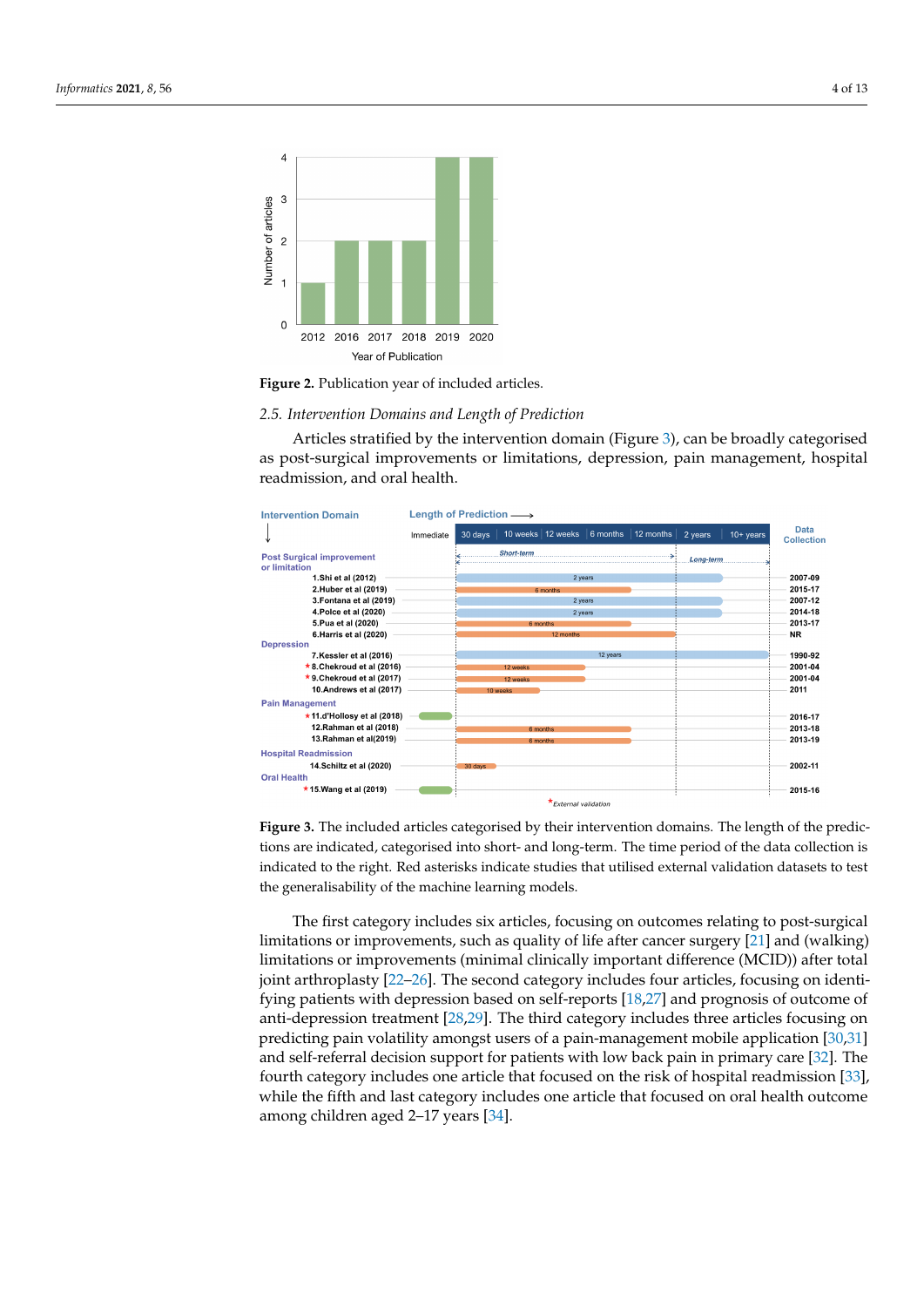Eleven articles presented machine learning models for predicting short-term outcomes (12 months or less), see Figure [3,](#page-3-1) while four articles presented machine learning models for predicting long-term outcomes (over 12 months). Two articles focused on immediate outcomes, such as referral decision [\[32\]](#page-12-9) and oral health scores [\[34\]](#page-12-11). Four articles, marked with a red asterisk in Figure [3,](#page-3-1) utilised external validation datasets to test the generalisability of the machine learning models. None of the articles with long-term outcomes utilised external validation datasets. The prediction timelines also appear to be domain dependant. The outcomes from interventions such as depression treatment or surgeries seem to be predicted over the long term, likely due to the nature of the treatment and associated outcomes in the two intervention domains.

#### *2.6. Sources of Data and Availability*

Table [1](#page-5-0) presents a summary of the included articles. Few articles utilised open-source or available-on-request datasets from national registries, such as National Institute of Mental Health (NIMH) or National Health Service (NHS). The sizes of the datasets vary, from 37 patients [\[18\]](#page-11-15) to 64,634 patients [\[22\]](#page-12-2). Seven articles utilised training datasets with fewer than 1000 patients.

#### *2.7. Feature Selection*

The methods of feature selection were either statistical, algorithm-based or manual, based on expertise or availability of data (Table [1\)](#page-5-0). In the table, 'Algorithm implicit' implies that the features were selected by the algorithm(s) used for the prediction task and no other explicit feature selection was carried out, while 'Manual' implies that the features were selected manually based on experience or expert knowledge or data availability.

Ten articles used supervised learning algorithms to extract relevant features from the dataset, while in four articles, features were selected manually, without any statistical or algorithmic assistance. One article [\[21\]](#page-12-1) applied statistical methods to extract and select relevant features. Among the four articles that employed manual feature selection, two articles [\[24,](#page-12-12)[34\]](#page-12-11) manually divided all the features into sets and added the sets incrementally into the training dataset to train the model(s). In comparison, in the other two articles [\[23,](#page-12-13)[26\]](#page-12-3), features were selected manually based on clinical expertise [\[23\]](#page-12-13) and previous experimental evaluation [\[26\]](#page-12-3). Ten articles employed the algorithmic approach for extraction and selection of relevant features from the datasets: Andrews et al. [\[18\]](#page-11-15) used LASSO; Schiltz et al. [\[33\]](#page-12-10) and Rahman et al. [\[31\]](#page-12-8) used Random Forest; Polce et al. [\[25\]](#page-12-14) used recursive feature elimination with Random Forest; Chekroud et al. [\[28](#page-12-5)[,29\]](#page-12-6) used Elastic nets; and Huber et al. [\[22\]](#page-12-2), Rahman et al. [\[30\]](#page-12-7), d'Hollosy et al. [\[32\]](#page-12-9) and Kessler et al. [\[27\]](#page-12-4) employed no separate feature selection but relied on the implicit feature selection ability of the algorithms used. Random Forest and linear models, such as Elastic nets and LASSO, appear to be the preferred algorithm choice for feature selection.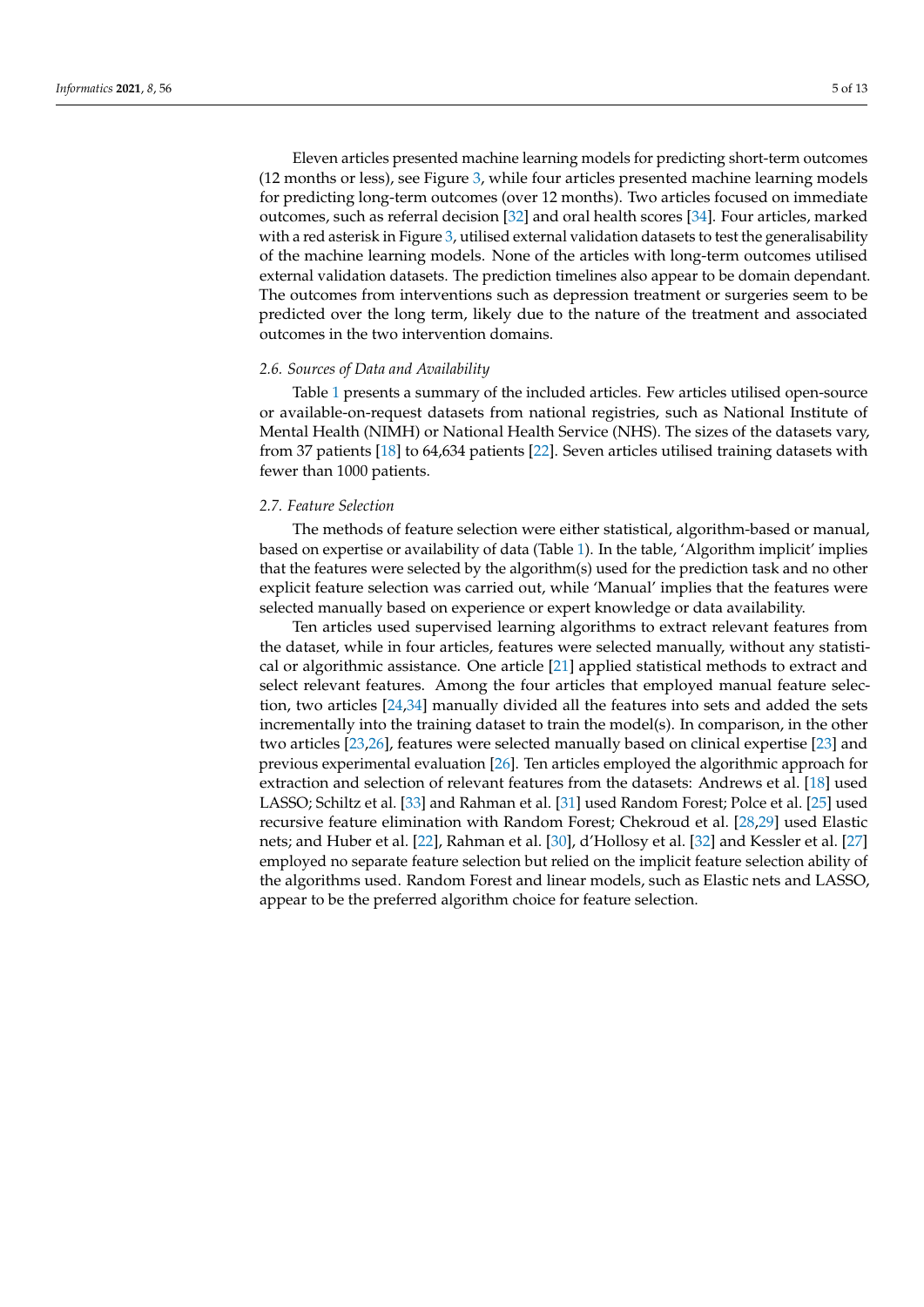Table 1. Overview of feature selection, model evaluation, data availability and external validation in the included articles. Abbreviations: MCID—minimal clinically important difference, NR—not reported, ANOVA—analysis of variance, CV—cross validation, RoC—receiver operating characteristic, LASSO—least absolute shrinkage and selection operator, NHS—National Health Service, NIMH—National Institute of Mental Health, HRS—Health and Retirement Study.

<span id="page-5-0"></span>

| Article               | Outcome                                                        | <b>Dataset</b><br><b>Size</b> | <b>Total</b><br>No.<br>of Features | Features<br>Selected | Feature Selection<br>Method                                              | Hyperparameter Model<br>Tuning | Evaluation                | Data<br>Availability | External<br>Validation |
|-----------------------|----------------------------------------------------------------|-------------------------------|------------------------------------|----------------------|--------------------------------------------------------------------------|--------------------------------|---------------------------|----------------------|------------------------|
| Shi et al. [21]       | Quality of life post<br>surgery                                | 403                           | $\rm NR$                           | $\rm{NR}$            | ANOVA, Fisher ex-<br><b>NR</b><br>act analysis, Uni-<br>variate analysis |                                | Holdout<br>(80,20)        | <b>NR</b>            | no                     |
| Huber et al. [22]     | MCID post surgery                                              | 64,634                        | 81                                 | NR                   | Algorithm implicit                                                       | <b>NR</b>                      | 5-fold CV                 | NHS <sup>1</sup>     | no                     |
| Fontana et al. [24]   | MCID post surgery                                              | 13,809                        | NR                                 |                      | Manual                                                                   | 5-fold CV                      | Holdout<br>(80,20)        | <b>NR</b>            | no                     |
| Polce et al. [25]     | Satisfaction<br>post 413<br>surgery                            |                               | 16                                 | 10                   | Recursive Feature<br>Elimination,<br>Ran-<br>dom Forest                  | 10-fold CV                     | Holdout<br>(80,20)        | NR                   | no                     |
| Pua et al. [23]       | Walking limitation post<br>surgery                             | 4026                          | $\rm{NR}$                          | 25                   | Manual                                                                   | 5-fold CV                      | Holdout<br>(70, 30)       | <b>NR</b>            | no                     |
| Harris et al. [26]    | MCID post surgery                                              | 587                           | $\rm{NR}$                          | NR                   | Manual                                                                   | NR                             | 10-fold<br>bootstrapping  | CV, NR               | no                     |
| Kessler et al. [27]   | Depressive<br>Disorder<br>chronicity, persistence,<br>severity | 1056                          | NR                                 | $9 - 13$             | Ensemble and Pe-<br>nalised Regression                                   | NR                             | 10-fold CV                | <b>NR</b>            | no                     |
| Chekroud et al. [28]  | Antidepressant<br>treat- 1949<br>ment                          |                               | 164                                | 25                   | ElasticNet                                                               | RoC maximisa-<br>tion          | 10*Repeated<br>10-fold CV | NIMH <sup>2</sup>    | yes                    |
| Chekroud et al. [29]  | treat- 7221<br>Antidepressant<br>ment                          |                               | 164                                | 25                   | ElasticNet                                                               | NR                             | 5-fold CV                 | NIMH <sup>2</sup>    | yes                    |
| Andrews et al. [18]   | Depression in older<br>adults                                  | - 37                          | 6                                  | $\overline{2}$       | <b>LASSO</b>                                                             | Stratified CV                  | 5-fold CV                 | $\rm{NR}$            | no                     |
| d'Hollosy et al. [32] | Low Back pain self- 1288<br>referral                           |                               | 15                                 | NR                   | Algorithm implicit                                                       | NR                             | Holdout<br>(70, 30)       | On Request           | yes                    |
| Rahman et al. [30]    | Pain volatility                                                | 782                           | 130                                | $\rm{NR}$            | Algorithm implicit                                                       | NR                             | 5-fold CV                 | NR                   | no                     |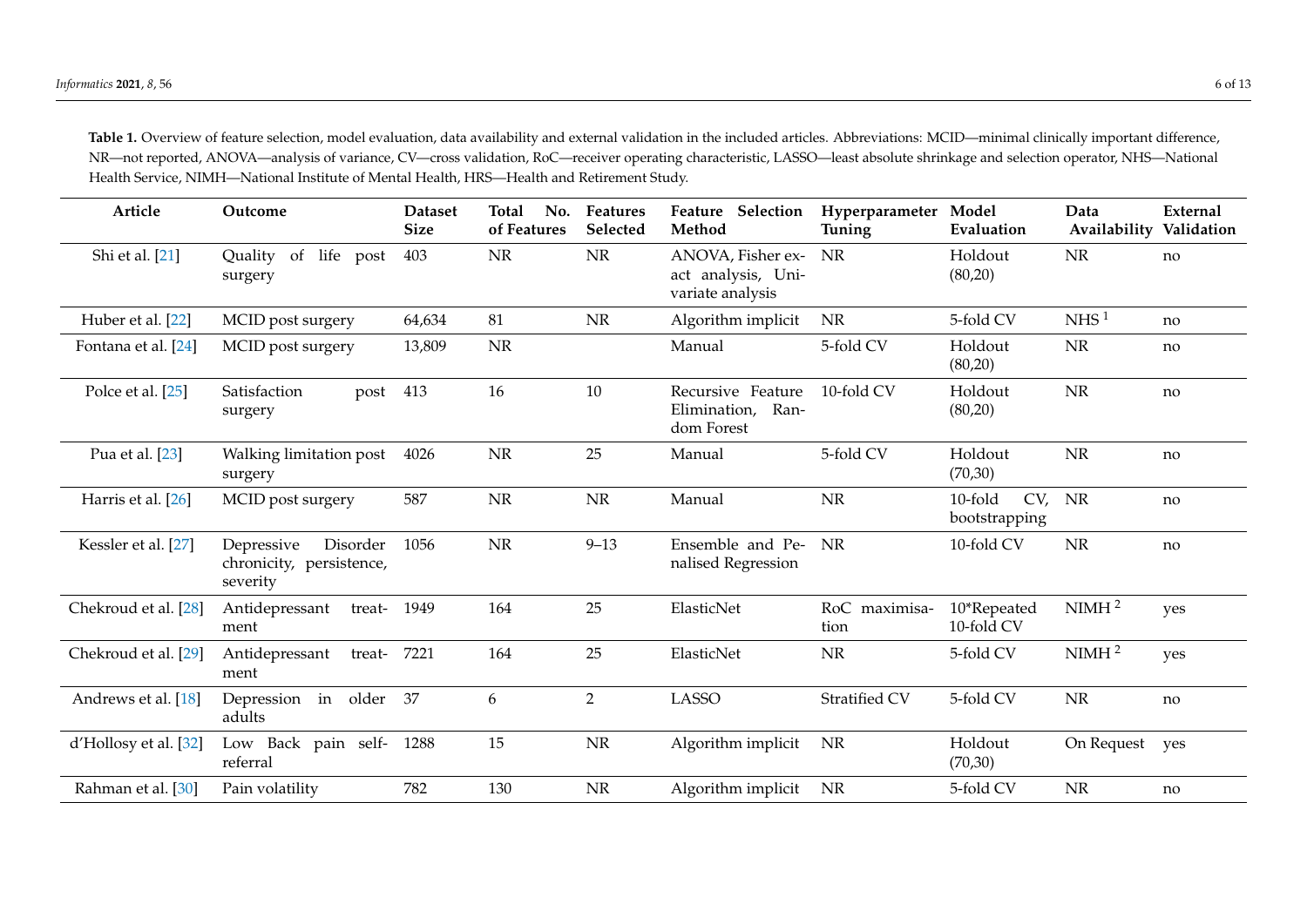| Table 1. Cont.      |                      |                               |                             |                      |                                                             |                                  |                    |                                 |          |
|---------------------|----------------------|-------------------------------|-----------------------------|----------------------|-------------------------------------------------------------|----------------------------------|--------------------|---------------------------------|----------|
| Article             | Outcome              | <b>Dataset</b><br><b>Size</b> | Total<br>No.<br>of Features | Features<br>Selected | <b>Selection</b><br>Feature<br>Method                       | Hyperparameter Model<br>Tuning   | Evaluation         | Data<br>Availability Validation | External |
| Rahman et al. [31]  | Pain volatility      | 879                           | 132                         | a                    | Gini impurity, Infor- NR<br>mation gain, Class<br>imbalance |                                  | 5-fold CV          | NR                              | no       |
| Schiltz et al. [33] | Hospital Readmission | 6617                          | NR                          | <b>NR</b>            | Random Forest                                               | NR                               | Holdout<br>(80,20) | HRS <sup>3</sup>                | no       |
| Wang et al. [34]    | Oral Health          | 908                           | 27                          | <b>NA</b>            | Manual                                                      | Greedy approxi-<br>mation $[35]$ | Holdout<br>(70,30) | NR                              | yes      |

 $^1$  <https://digital.nhs.uk/data> (first accessed on 14 October 2020);  $^2$  <https://www.nimhgenetics.org/download-tool/DP> (accessed on 9 October 2020);  $^3$  [https://hrsonline.isr.umich.edu.](https://hrsonline.isr.umich.edu) (accessed on 16 October 2020).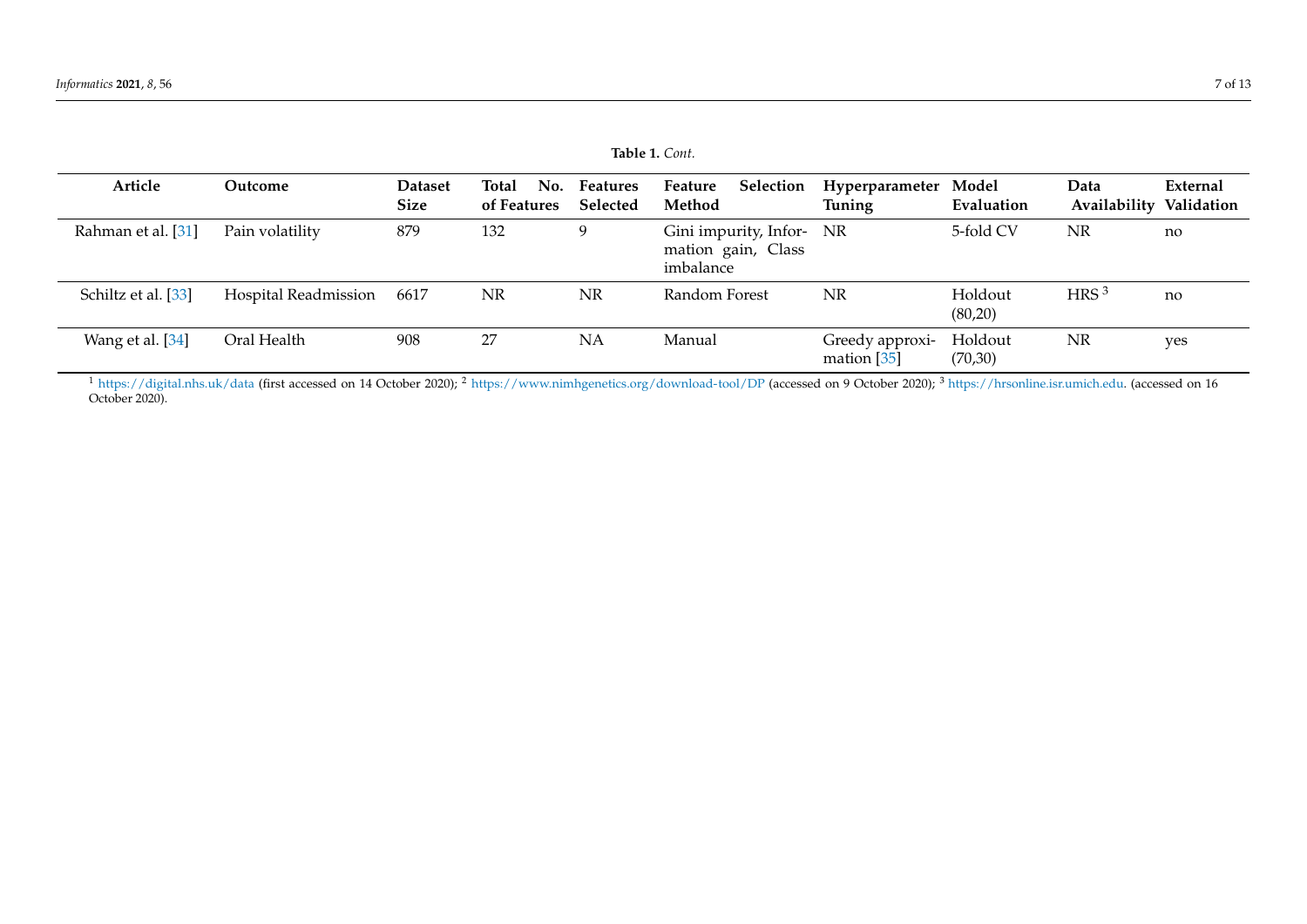#### *2.8. Trends in the Application of Machine Learning Methods*

Table [2](#page-8-0) presents an overview of the different machine learning methods used in the included articles. Ensembles and linear methods appear to be the most commonly applied methods to the PROMs datasets, with all the included articles employing at least either one, likely due to their ability to extract features implicitly. While supervised learning methods are the go-to methods for prediction tasks, three (20%) articles apply unsupervised methods as a pre-step to the supervised methods to determine and predict cluster-specific outcomes [\[29–](#page-12-6)[31\]](#page-12-8). Examples of commonly used linear algorithms in the included articles are logistic regression, logistic regression with splines, elastic nets, Poisson regression, LASSO, and linear kernel-based Support Vector Machines, among others. The most commonly applied ensemble algorithms are Random Forest, Boosted Trees, Gradient Boosting Machines (GBM), stochastic gradient boosting machines, extreme gradient boosting (XG-Boost), and SuperLearner.

Thirteen (87%) articles used binary classification to predict whether the targeted outcome(s) are above or below a specified threshold (for instance, whether or not a patient achieves MCID in their post-operative outcomes [\[24\]](#page-12-12)). One article used ternary classification to predict the self-referral outcome among people with low back pain in a primary care setting [\[32\]](#page-12-9). In contrast, three (20%) articles used regression [\[21,](#page-12-1)[29,](#page-12-6)[34\]](#page-12-11), one of which used both regression and binary classification to predict continuous and categorical outcomes [\[34\]](#page-12-11).

#### *2.9. Study Design and Model Evaluation*

To reduce the risk of overfitting the models and to improve their generalisability, a kfold cross-validation scheme was used in eleven articles, either during the hyperparameter tuning phase or the model evaluation phase (Table [1\)](#page-5-0). Out of these eleven, only one article used the k-fold cross-validation scheme in both phases [\[18\]](#page-11-15). Three articles [\[23,](#page-12-13)[32,](#page-12-9)[34\]](#page-12-11) employed a holdout (70,30) validation approach: 70% of the dataset was used for training the model and 30% for validation, while four articles employed a holdout (80,20) validation approach [\[21](#page-12-1)[,24](#page-12-12)[,25](#page-12-14)[,33\]](#page-12-10). While the holdout validation approach is useful due to its speed and simplicity, it often leads to high variability due to the differences in the training and test datasets, which can result in significant differences in the evaluation metric estimates (accuracy, error, sensitivity, etc., depending on the machine learning task the metric used).

External validation datasets were used in four articles to test the generalisability of the models [\[28](#page-12-5)[,29](#page-12-6)[,32](#page-12-9)[,34\]](#page-12-11). While external validation is generally recommended to validate the models generated since prediction models perform better on the training data than on new data, internal validation appears to be more common, likely due to either the lack or unavailability of an appropriate external validation dataset. However, to correct the bias in the internally-validated prediction models, bootstrapping methods are recommended [\[36](#page-12-30)[,37\]](#page-12-31). Only one article used bootstrapping to internally validate the models where an external validation dataset was not used [\[26\]](#page-12-3).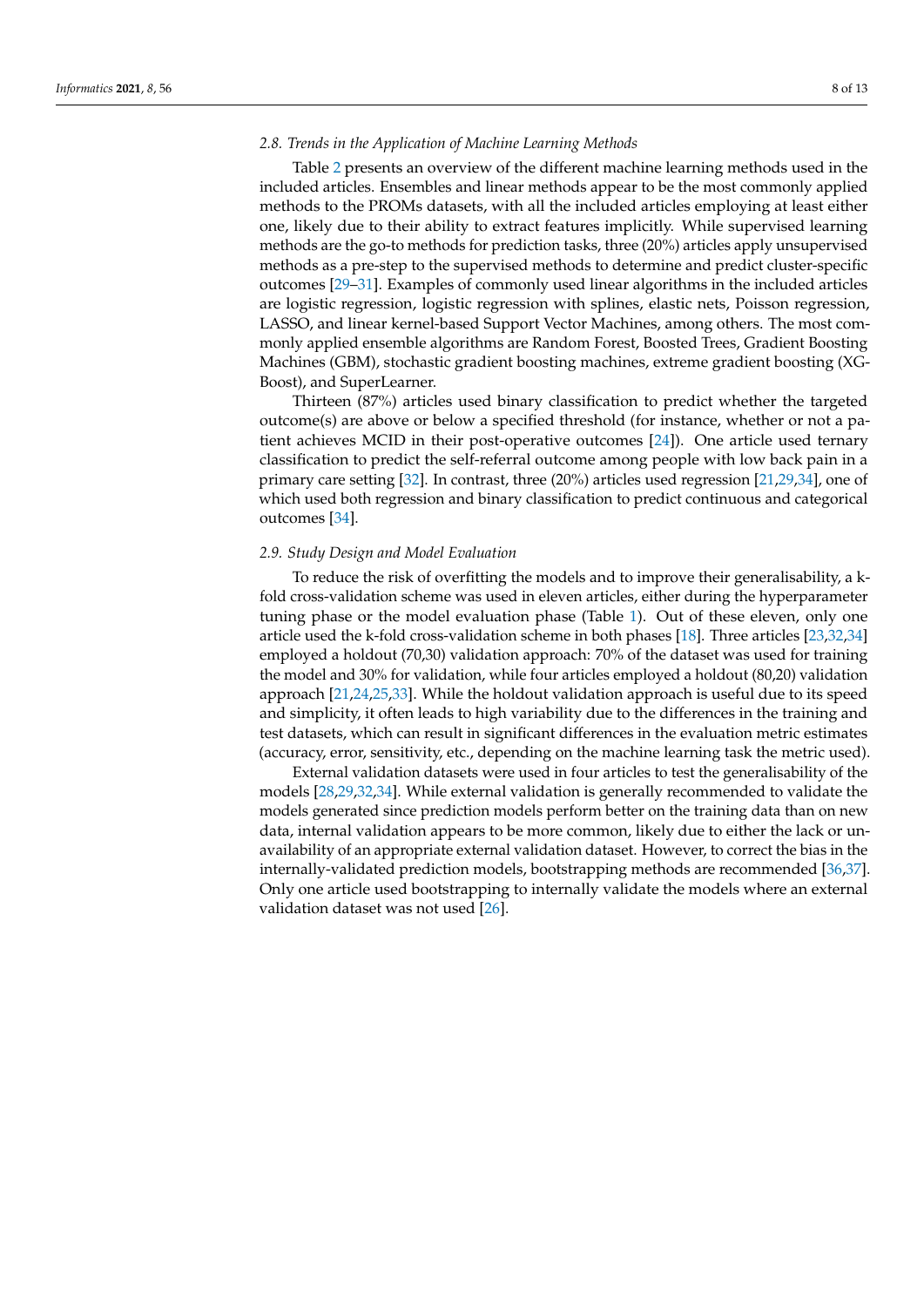<span id="page-8-0"></span>

| Article               |                         |                       | Unsupervised |              |              |              |        |            |         |       |                              |
|-----------------------|-------------------------|-----------------------|--------------|--------------|--------------|--------------|--------|------------|---------|-------|------------------------------|
|                       | <b>Ensemble Methods</b> | <b>Linear Methods</b> | DT           | <b>SVM</b>   | NN           | NB           | $k-NN$ | <b>QDA</b> | k-Means | Aggl. | <b>Machine Learning Task</b> |
| Shi et al. [21]       |                         |                       |              |              | $\checkmark$ |              |        |            |         |       | Regression                   |
| Huber et al. [22]     |                         |                       |              |              | ✓            | $\checkmark$ | √      |            |         |       | Classification               |
| Fontana et al. [24]   | √                       |                       |              | √            |              |              |        |            |         |       | Classification               |
| Polce et al. [25]     | √                       |                       |              | $\checkmark$ | $\checkmark$ |              |        |            |         |       | Classification               |
| Pua et al. [23]       |                         |                       |              |              |              |              |        |            |         |       | Classification               |
| Harris et al. [26]    |                         |                       |              |              |              |              |        |            |         |       | Classification               |
| Kessler et al. [27]   |                         |                       |              |              |              |              |        |            |         |       | Classification               |
| Chekroud et al. [28]  | √                       |                       |              |              |              |              |        |            |         |       | Classification               |
| Chekroud et al. [29]  | ✓                       |                       |              |              |              |              |        |            |         |       | Regression                   |
| Andrews et al. [18]   |                         |                       |              |              |              |              |        |            |         |       | Classification               |
| d'Hollosy et al. [32] | √                       |                       |              |              |              |              |        |            |         |       | Classification               |
| Rahman et al. [30]    |                         |                       |              |              |              |              |        |            |         |       | Classification               |
| Rahman et al. [31]    | √                       |                       |              | √            |              |              |        |            |         |       | Classification               |
| Schiltz et al. [33]   |                         |                       |              |              |              |              |        |            |         |       | Classification               |
| Wang et al. [34]      |                         |                       |              |              |              |              |        |            |         |       | Regression, Classification   |

**Table 2.** Overview of the application of different machine learning methods in the included articles. Abbreviations: DT—Decision Tree, SVM—Support Vector Machines, NN—neural network, NB—naive Bayes, k-NN—k-Nearest Neighbour, QDA—Quadratic Discriminant Analysis, Aggl—agglomerative clustering.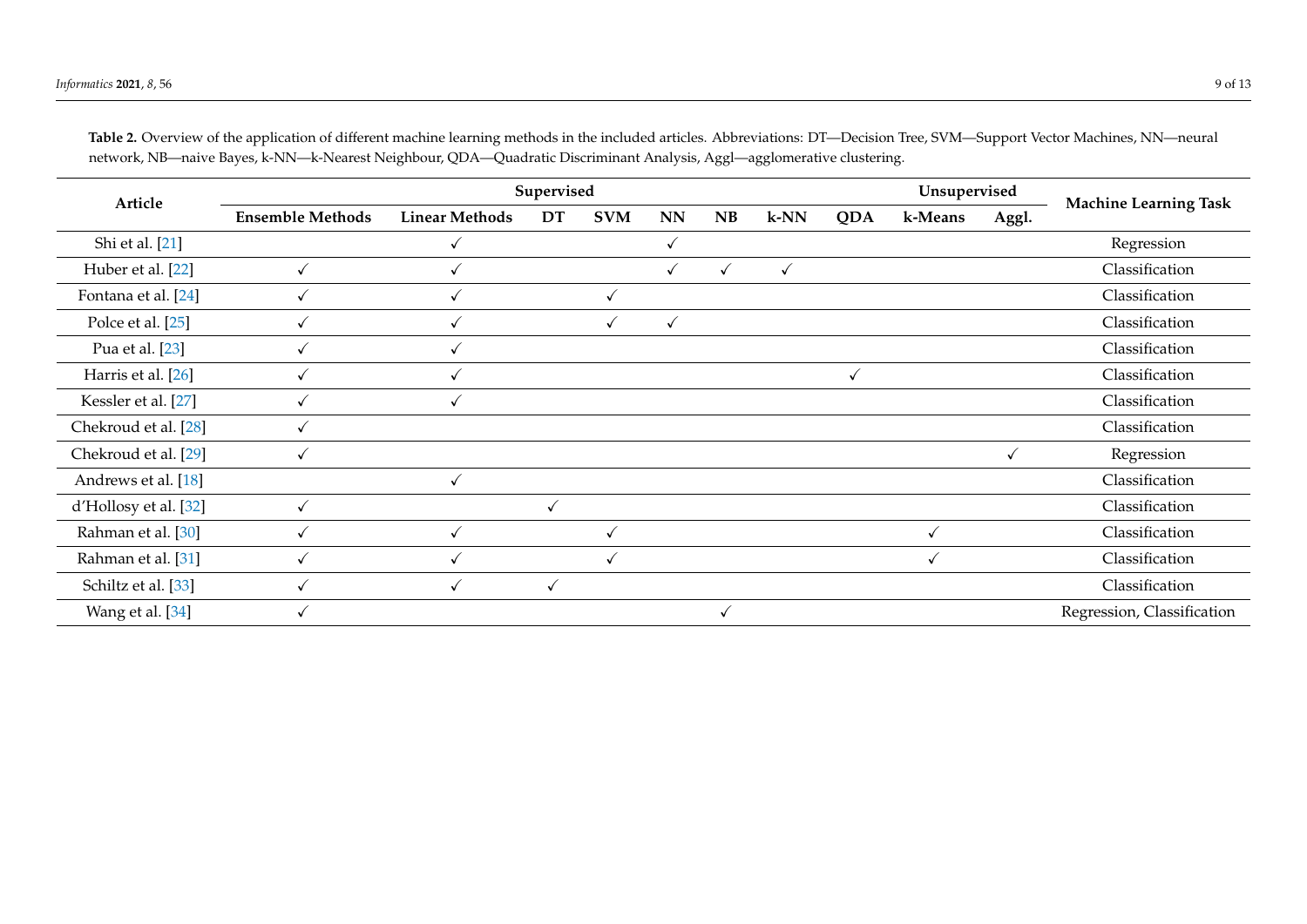## <span id="page-9-1"></span>*2.10. Model Performance*

While it is difficult to provide a concrete result comparison among the included articles due to the utilisation of various metrics, most articles did report at least above chance (fair to moderate) predictive performance of the machine learning models. Amongst the articles that compared the performance of conventional linear models with machine learning models, most found the machine learning models to perform better for predicting the outcomes [\[21,](#page-12-1)[22,](#page-12-2)[27\]](#page-12-4), while one article found the conventional method to perform equally well, compared to the machine learning methods [\[23\]](#page-12-13). Despite the above chance predictive performance reported in most articles, the limitations posed by the small size of training datasets used to develop the models and the lack of external validation datasets has been widely acknowledged [\[18,](#page-11-15)[21](#page-12-1)[,25,](#page-12-14)[34\]](#page-12-11).

#### <span id="page-9-0"></span>**3. Discussion**

Our review identified 15 articles focusing on the utilisation of PROMs for predicting outcomes by leveraging the analytical abilities of machine learning methods. Over the last decade, machine learning methods have received more attention in clinical research and are increasingly being adopted for furthering research in clinical analysis, modelling and building decision support systems for practitioners. The included articles presented promising research, demonstrating that as more and more healthcare data become available for developmental research, personalised treatment and medicine become more feasible with the help of machine learning-based decision support systems. Mobile applications allowing faster collection of PROMs data, as shown by Rahman et al. [\[30](#page-12-7)[,31\]](#page-12-8), is a promising way to collect more data frequently as well as to utilise the collected data for further research and development. Thus, the application of machine learning methods on PROMs data for predicting patient-specific outcomes appears to be a promising avenue and warrants further research.

#### *3.1. Gaps and Challenges*

The lack of external validation and non-availability of datasets used in the majority of the articles pose a major gap in the data availability for machine learning research. To drive the field forward, access to and open research questions in suitable datasets is a prerequisite. Datasets that are both comprehensive, complete, and readily available for research purposes, such as machine learning model development, are rare. Such datasets can facilitate the external validation by researchers in different disciplines and potentially inter-disciplinary collaboration. In other medical domains, opening pre-processed and experiment-ready datasets have shown that they draw attention to machine learning researchers and practitioners to explore different methods and benchmark the results [\[38](#page-12-32)[–40\]](#page-12-33). As for the sizes of the datasets, eight of the fifteen articles included in this review used training datasets with more than 1000 patients (see Table [1\)](#page-5-0), highlighting the sparsity of decent sized healthcare datasets for machine learning modelling. Furthermore, data collected with a different intent originally cannot automatically be used for machine learning due to uncertain or missing informed consent from participants. Most datasets collected from patients requires their consent for the utilisation of their data for various other purposes, which may not have been foreseen at the time of data collection. This may limit the ways in which patient data can be stored, used or distributed as well as the scope of the data.

Explainability and trustworthiness of the machine learning models are important challenges when it comes to developing clinical decision support systems. While a lot of attention has been given to developing accurate machine learning models, it is crucial to build systems that are trustworthy and interpretable. The users of such systems, for example medical researchers or clinicians, should be able to interpret the output of the machine learning models. Interpretations can be facilitated either through visualisations or explanations. This is an important aspect for clinicians, as they can focus on addressing the medical concerns rather than struggling with comprehension of the system's results.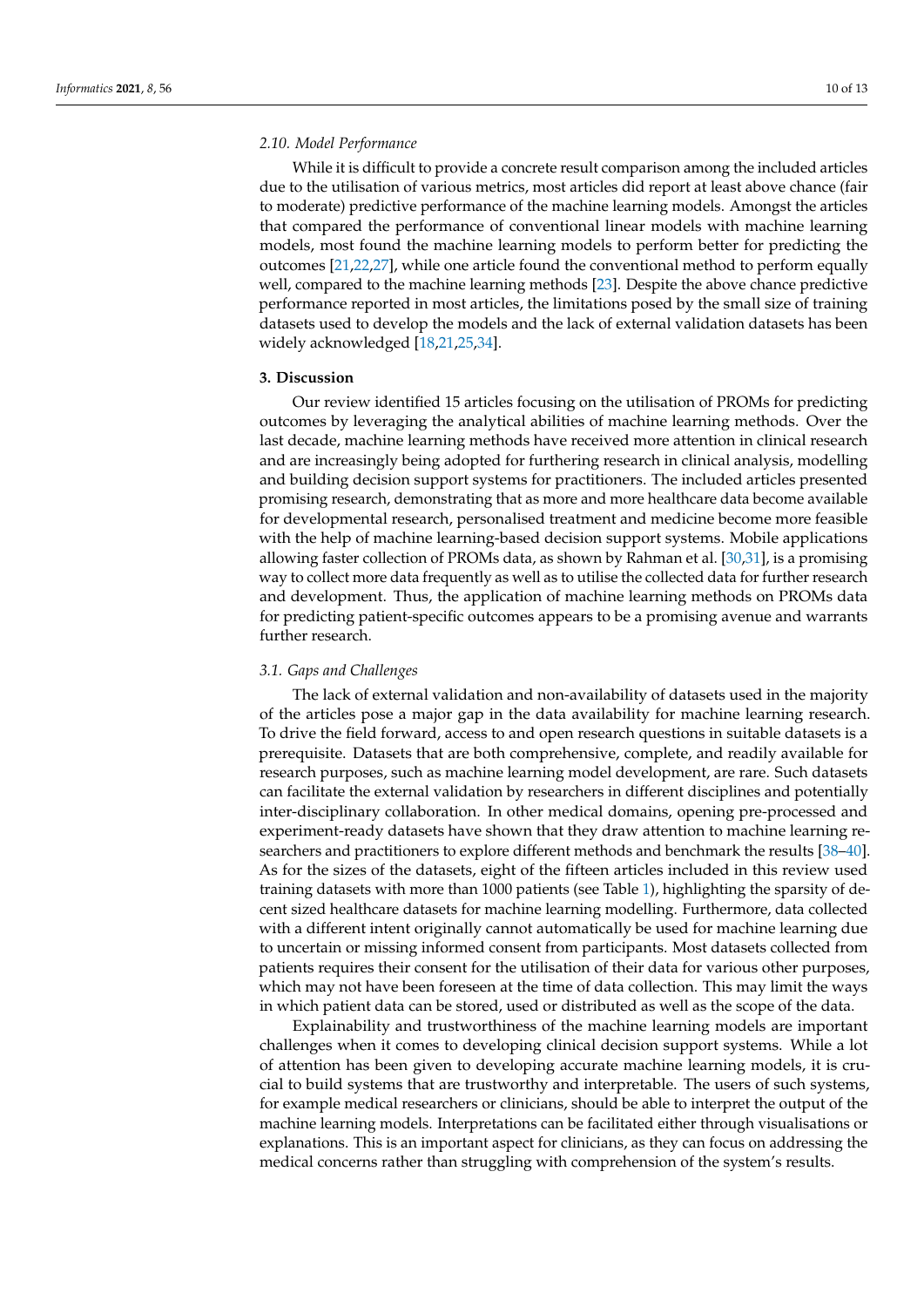Moreover, inconsistency was observed in reporting the development of the machine learning models in the articles. Only six articles reported the essential aspects of machine learning model development, such as feature selection and hyperparameter tuning, whereas in nine articles, this was either unclear or not stated at all, which can limit the reproducibility of results and further research.

Despite the progress in the development of machine learning models aimed at facilitating informed decision-making, there is still some more progress needed before these tools can be used in clinical practice. Specifically, external validation on large datasets of specific cohorts and thorough evaluation of the prediction tools are necessary before these tools can be integrated in clinical practice.

#### *3.2. Limitations*

The limitations of this review were that it was not possible to perform a meta-analysis of the results in the included articles due to various reasons, including, but not limited to, the heterogeneous study design, data non-availability, and study results, as summarised in Table [1](#page-5-0) and discussed in Section [2.10.](#page-9-1) Out of the fifteen articles included in the analysis, only four articles reported their data source (national registry datasets), and one article stated that their dataset may be available upon reasonable request. However, none of the datasets were available during this literature review process for a meta-analysis. Further, we acknowledge that the articles retrieved in this literature review include only those articles that were retrieved during our search and met the inclusion criteria. As stated in the inclusion criteria, we included only those articles that focus solely on PROMs.

### **4. Conclusions**

In summary, this literature review resulted in two main findings. First, there has been an increase during recent years in applying machine learning methods in exploring PROMs datasets for predicting patient-specific outcomes. Second, although the included articles have reported promising results and improvements [\[21](#page-12-1)[,23](#page-12-13)[,28\]](#page-12-5), the lack of data availability and inconsistent reporting of machine learning model development as well as the use of different evaluation metrics prevents effective results reproduction and comparison. To conclude, utilising machine learning methods on PROMs datasets have the potential for assisting in clinical decision making; therefore, further research focusing on thorough validation is needed.

**Author Contributions:** Conceptualisation, D.V. and K.B.; review, D.V.; formal analysis, D.V.; writing original draft preparation, D.V.; writing—review and editing, K.B., P.J.M., D.V. All authors have read and agreed to the published version of the manuscript.

**Funding:** This work is funded by the Back-UP EU project that has received funding from the European Union's Horizon 2020 research and innovation programme under grant agreement No. 777090.

**Institutional Review Board Statement:** Not applicable.

**Informed Consent Statement:** Not applicable.

**Data Availability Statement:** No new data were created or analysed in this study. Data sharing is not applicable to this article.

**Conflicts of Interest:** The authors declare no conflict of interest.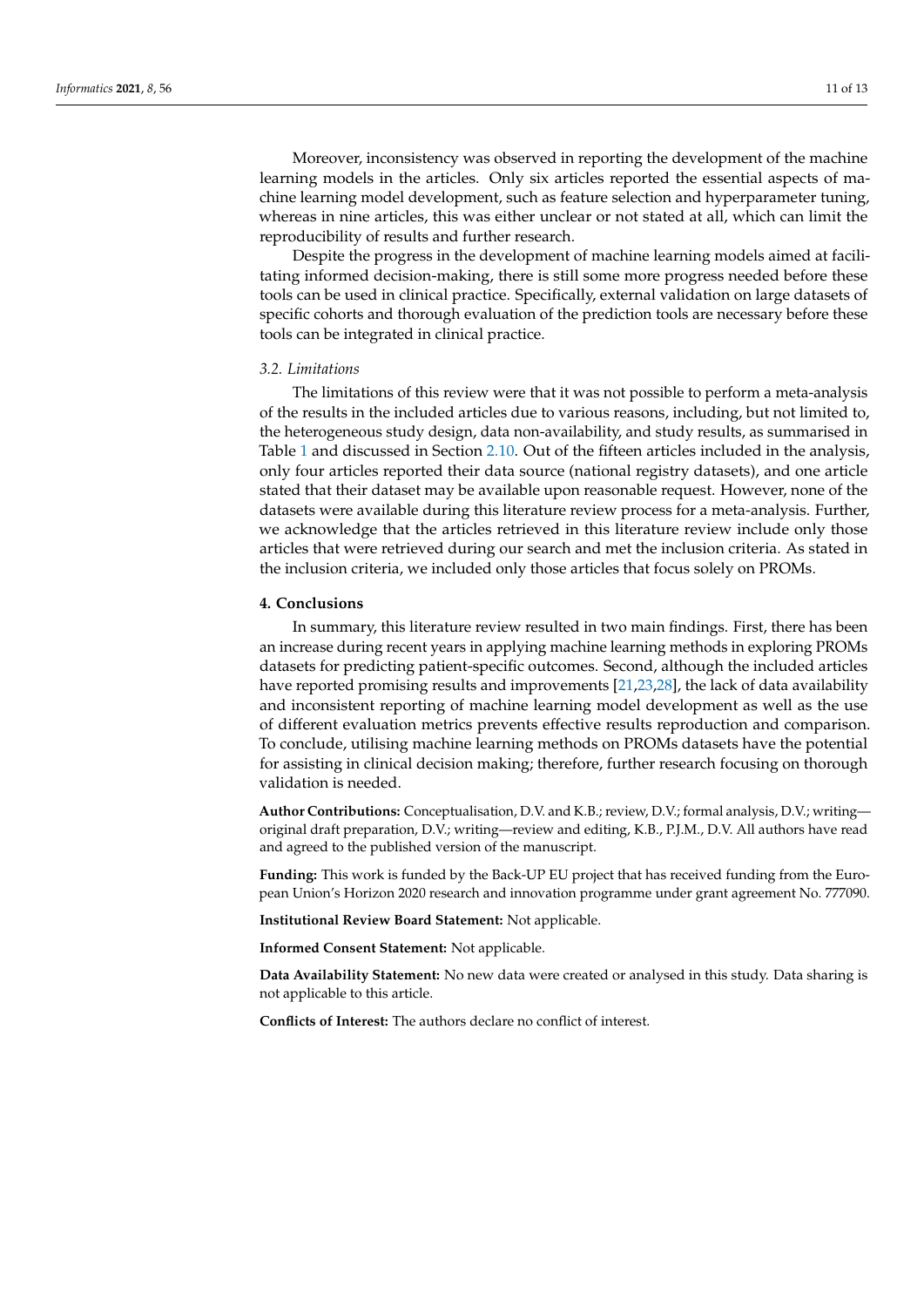# **Abbreviations**

The following abbreviations are used in this manuscript:

| NR           | Not Reported                                    |
|--------------|-------------------------------------------------|
| <b>PROMs</b> | Patient-Reported Outcome Measures               |
| <b>EHR</b>   | Electronic Health Records                       |
| CV.          | Cross Validation                                |
| <b>LASSO</b> | Least Absolute Shrinkage and Selection Operator |
| <b>ANOVA</b> | Analysis of Variance                            |
| RoC          | Receiver Operating Characteristic Curve         |
| MCID         | Minimal Clinically Important Difference         |
| NIMH         | National Institute of Mental Health             |
| <b>NHS</b>   | National Health Service                         |
| <b>HRS</b>   | Health and Retirement Study                     |
|              |                                                 |

## **References**

- <span id="page-11-0"></span>1. Kingsley, C.; Patel, S. Patient-reported outcome measures and patient-reported experience measures. *Bja Educ.* **2017**, *17*, 137–144. [\[CrossRef\]](http://doi.org/10.1093/bjaed/mkw060)
- <span id="page-11-1"></span>2. Bingham III, C.O.; Noonan, V.K.; Auger, C.; Feldman, D.E.; Ahmed, S.; Bartlett, S.J. Montreal Accord on Patient-Reported Outcomes (PROs) use series—Paper 4: Patient-reported outcomes can inform clinical decision making in chronic care. *J. Clin. Epidemiol.* **2017**, *89*, 136–141. [\[CrossRef\]](http://dx.doi.org/10.1016/j.jclinepi.2017.04.014)
- <span id="page-11-2"></span>3. Barry, M.J.; Edgman-Levitan, S. Shared decision making—The pinnacle patient-centered care. *N. Engl. J. Med.* **2012**, *366*, 780–781. [\[CrossRef\]](http://dx.doi.org/10.1056/NEJMp1109283)
- <span id="page-11-3"></span>4. Coronado-Vázquez, V.; Canet-Fajas, C.; Delgado-Marroquín, M.T.; Magallón-Botaya, R.; Romero-Martín, M.; Gómez-Salgado, J. Interventions to facilitate shared decision-making using decision aids with patients in Primary Health Care: A systematic review. *Medicine* **2020**, *99*, e21389. [\[CrossRef\]](http://dx.doi.org/10.1097/MD.0000000000021389)
- <span id="page-11-4"></span>5. Sepucha, K.R.; Atlas, S.J.; Chang, Y.; Freiberg, A.; Malchau, H.; Mangla, M.; Rubash, H.; Simmons, L.H.; Cha, T. Informed, Patient-Centered Decisions Associated with Better Health Outcomes in Orthopedics: Prospective Cohort Study. *Med. Decis. Mak.* **2018**, *38*, 1018–1026. [\[CrossRef\]](http://dx.doi.org/10.1177/0272989X18801308)
- <span id="page-11-5"></span>6. Jayakumar, P.; Di, J.; Fu, J.; Craig, J.; Joughin, V.; Nadarajah, V.; Cope, J.; Bankes, M.; Earnshaw, P.; Shah, Z. A patient-focused technology-enabled program improves outcomes in primary total hip and knee replacement surgery. *JBJS Open Access* **2017**, *2*, e0023. [\[CrossRef\]](http://dx.doi.org/10.2106/JBJS.OA.16.00023) [\[PubMed\]](http://www.ncbi.nlm.nih.gov/pubmed/30229224)
- <span id="page-11-6"></span>7. Giga, A. How health leaders can benefit from predictive analytics. In *Healthcare Management Forum*; SAGE Publications: Los Angeles, CA, USA, 2017; Volume 30, pp. 274–277.
- <span id="page-11-17"></span><span id="page-11-7"></span>8. ShahabiKargar, Z.; Khanna, S.; Good, N.; Sattar, A.; Lind, J.; O'Dwyer, J. Predicting Procedure Duration to Improve Scheduling of Elective Surgery. In *PRICAI 2014: Trends in Artificial Intelligence*; Pham, D.N., Park, S.B., Eds.; Springer International Publishing: Cham, Switzerland, 2014; pp. 998–1009.
- 9. Kargar, Z.S.; Khanna, S.; Sattar, A. Using prediction to improve elective surgery scheduling. *Australas. Med. J.* **2013**, *6*, 287. [\[CrossRef\]](http://dx.doi.org/10.4066/AMJ.2013.1652)
- <span id="page-11-8"></span>10. Devi, S.P.; Rao, K.S.; Sangeetha, S.S. Prediction of surgery times and scheduling of operation theaters in optholmology department. *J. Med. Syst.* **2012**, *36*, 415–430. [\[CrossRef\]](http://dx.doi.org/10.1007/s10916-010-9486-z) [\[PubMed\]](http://www.ncbi.nlm.nih.gov/pubmed/20703709)
- <span id="page-11-9"></span>11. Wong, D.; Oliver, C.; Moonesinghe, S. Predicting postoperative morbidity in adult elective surgical patients using the Surgical Outcome Risk Tool (SORT). *BJA Br. J. Anaesth.* **2017**, *119*, 95–105. [\[CrossRef\]](http://dx.doi.org/10.1093/bja/aex117) [\[PubMed\]](http://www.ncbi.nlm.nih.gov/pubmed/28974065)
- 12. Moonesinghe, S.R.; Mythen, M.G.; Das, P.; Rowan, K.M.; Grocott, M.P. Risk stratification tools for predicting morbidity and mortality in adult patients undergoing major surgery: Qualitative systematic review. *Anesthesiology* **2013**, *119*, 959–981. [\[CrossRef\]](http://dx.doi.org/10.1097/ALN.0b013e3182a4e94d)
- <span id="page-11-10"></span>13. Marufu, T.C.; White, S.; Griffiths, R.; Moonesinghe, S.; Moppett, I.K. Prediction of 30-day mortality after hip fracture surgery by the Nottingham Hip Fracture Score and the Surgical Outcome Risk Tool. *Anaesthesia* **2016**, *71*, 515–521. [\[CrossRef\]](http://dx.doi.org/10.1111/anae.13418)
- <span id="page-11-11"></span>14. Singal, A.G.; Mukherjee, A.; Elmunzer, B.J.; Higgins, P.D.; Lok, A.S.; Zhu, J.; Marrero, J.A.; Waljee, A.K. Machine learning algorithms outperform conventional regression models in predicting development of hepatocellular carcinoma. *Am. J. Gastroenterol.* **2013**, *108*, 1723. [\[CrossRef\]](http://dx.doi.org/10.1038/ajg.2013.332) [\[PubMed\]](http://www.ncbi.nlm.nih.gov/pubmed/24169273)
- <span id="page-11-12"></span>15. Mansell, G.; Corp, N.; Wynne-Jones, G.; Hill, J.; Stynes, S.; van der Windt, D. Self-reported prognostic factors in adults reporting neck or low back pain: An umbrella review. *Eur. J. Pain* **2021**, *25*, 1627–1643. [\[CrossRef\]](http://dx.doi.org/10.1002/ejp.1782) [\[PubMed\]](http://www.ncbi.nlm.nih.gov/pubmed/33864327)
- <span id="page-11-13"></span>16. Krismer, M.; Van Tulder, M. Low back pain (non-specific). *Best Pract. Res. Clin. Rheumatol.* **2007**, *21*, 77–91. [\[CrossRef\]](http://dx.doi.org/10.1016/j.berh.2006.08.004) [\[PubMed\]](http://www.ncbi.nlm.nih.gov/pubmed/17350545)
- <span id="page-11-14"></span>17. Waljee, A.K.; Higgins, P.D.; Singal, A.G. A primer on predictive models. *Clin. Transl. Gastroenterol.* **2014**, *5*, e44. [\[CrossRef\]](http://dx.doi.org/10.1038/ctg.2013.19) [\[PubMed\]](http://www.ncbi.nlm.nih.gov/pubmed/24384866)
- <span id="page-11-15"></span>18. Andrews, J.; Harrison, R.; Brown, L.; MacLean, L.; Hwang, F.; Smith, T.; Williams, E.A.; Timon, C.; Adlam, T.; Khadra, H.; et al. Using the NANA toolkit at home to predict older adults' future depression. *J. Affect. Disord.* **2017**, *213*, 187–190. [\[CrossRef\]](http://dx.doi.org/10.1016/j.jad.2017.02.019)
- <span id="page-11-16"></span>19. Wang, X.; Gottumukkala, V. Patient Reported Outcomes: Is this the Missing Link in Patient-centered Perioperative Care? *Best Pract. Res. Clin. Anaesthesiol.* **2020**. [\[CrossRef\]](http://dx.doi.org/10.1016/j.bpa.2020.10.006)